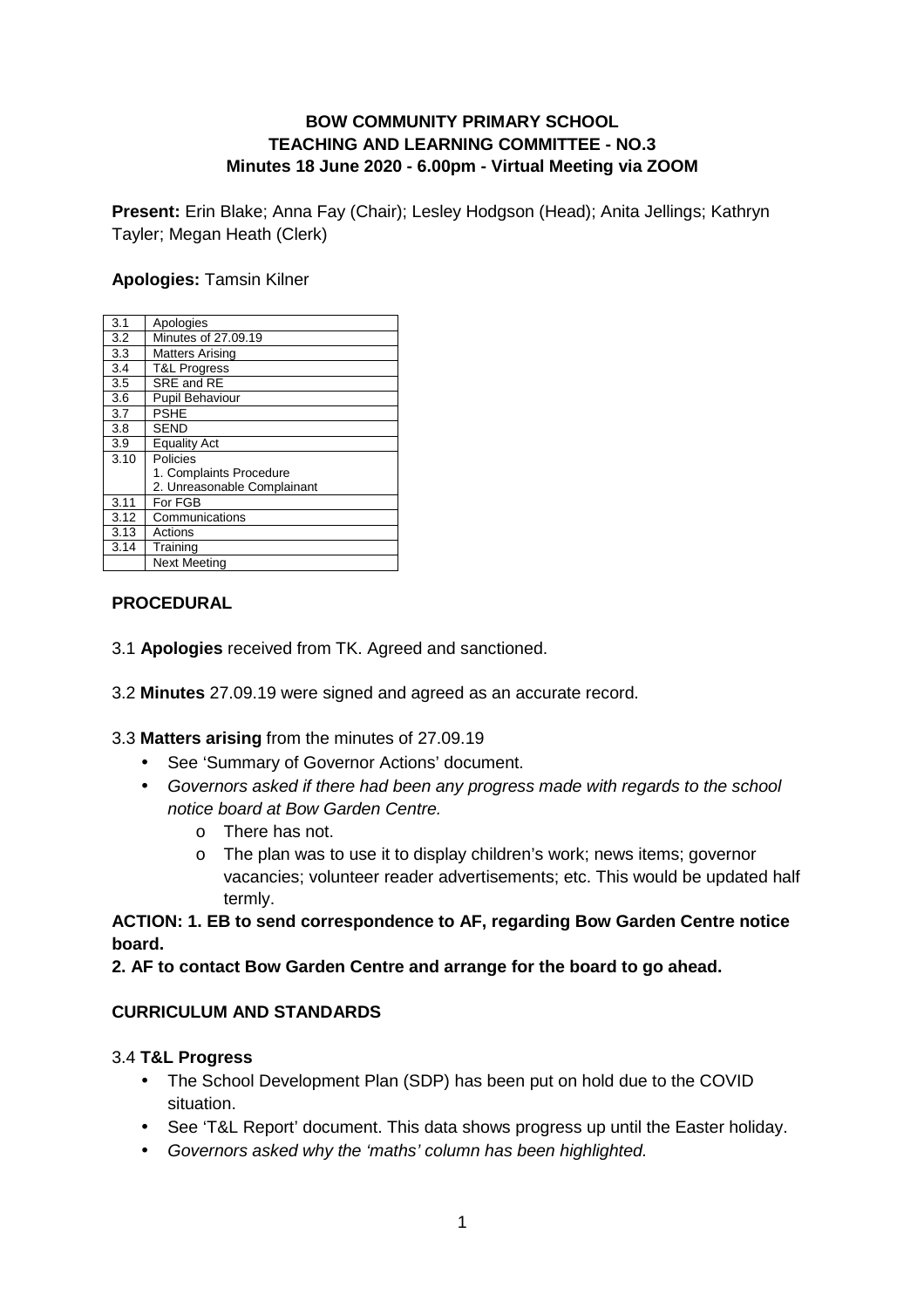- o LH explained this is due to this being a key area of focus discussed at the previous meetings. The year 1 and year 2 data has been highlighted for the same reason.
- KS1 reading is difficult to assess for greater depth, due to the levels they read at.
- Governors asked if there had been any significant improvements.
	- o There has not, but this only represents 2/3 of the year.
- Governors asked if there can be a link drawn between disadvantaged children and the lower attainment numbers.
	- o LH explained that there cannot. Not every child who has not attained at ARE is classed as disadvantaged, some are SEND.
- There is an announcement due regarding the education catch-up programme tomorrow. This will most likely start in September.
- There is no room in the budget to pay for extra tuition. This will be reliant on a digital platform.
- Governors asked how the school expects this to pan out.
	- o LH explained how they do not know. They intend to start with a broad assessment in September, using the results to help move forwards.
- The school is currently conducting an assessment for County, based on the results of the March assessments. This is due next week.
- Governors asked if a summary of finds from this assessment can be delivered at FGB9.
	- o LH stated that it can.
- Governors asked if the school has an idea of how far behind pupils may currently have slipped based on the pupils who have recently returned to school.
	- o LH explained that this would be hard as some are working at home and others have engaged a lot less.
	- o The year 6s have not slipped much.
	- o The year 1s have slipped noticeably. This is partly due to it being difficult for parents to adequately teach their curriculum.
	- o The keyworker children have slipped. This is largely due to it being hard to teach a class with a vast range of ages and the different days that they are in school
- Governors asked if the school anticipates some pupils being difficult to bring back.
	- o LH explained that they do expect this. There have been a number of MASH referrals and many pupils not keeping in contact with the school.
	- $\circ$  The school cannot quarantee total safety until there is a vaccine available.
	- $\circ$  As there is currently no quidance, we do not know if the school will be fully open in September and if social distancing will still be in place.
	- o The school are planning for potentially being fully open from September.
- Governors asked what the school plans to do with the SDP.
	- $\circ$  LH explained that the SDP will not change, but it will be slightly tweaked. The objectives will be rolled over as these are still of great importance and need completing.
	- o There are many elements that a child misses out on by not seeing a teacher (eg. having their reading listened to; comprehension tests; understanding).

**ACTION: County assessment data summary to be added to FGB9 agenda.**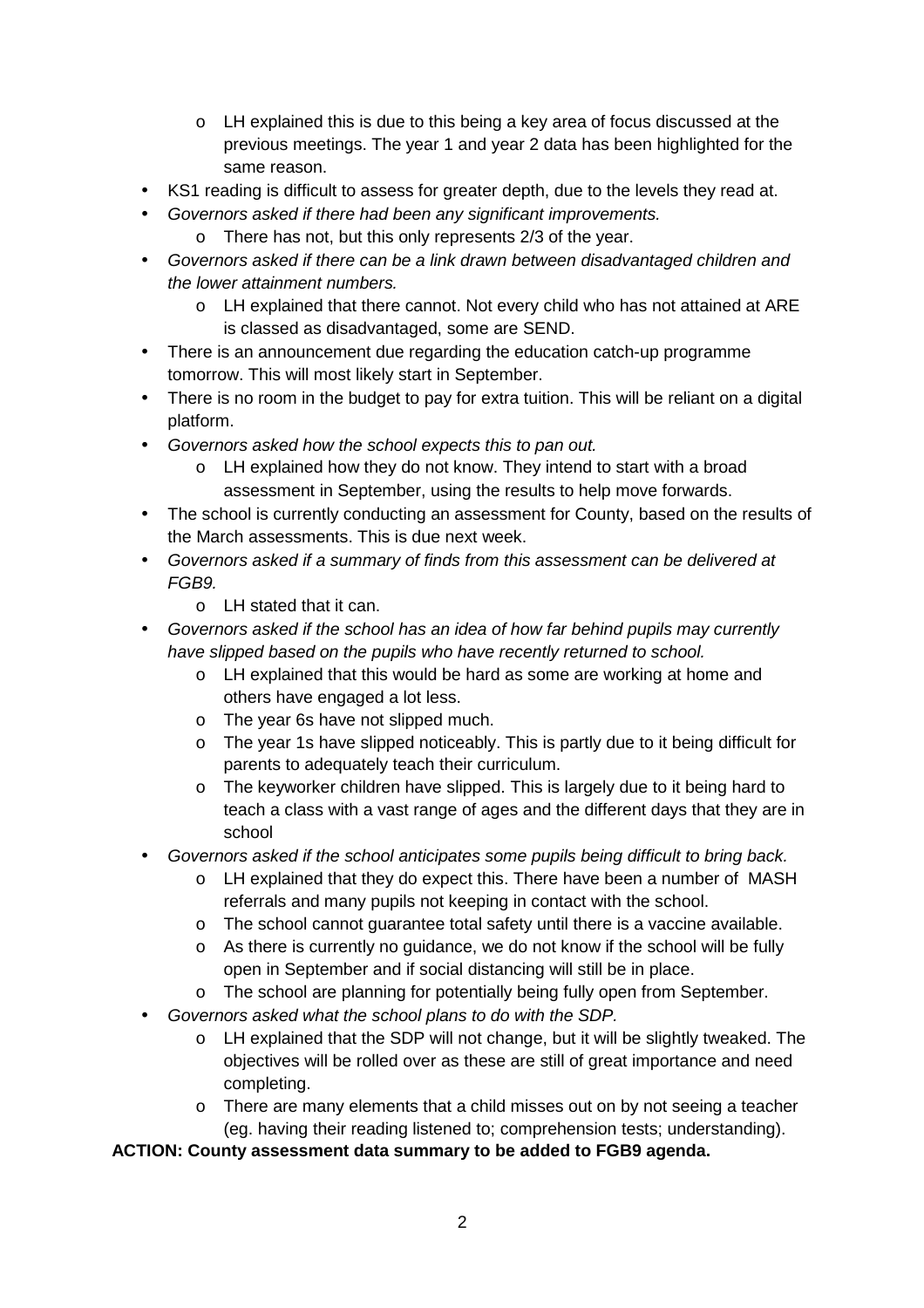# 3.5 **SRE and RE**

- SRE is taught at the beginning of each half term. Therefore all children have received 2/3 of this years teaching.
- It is not easy for parents to cover this in home schooling. Many are unwilling.
- Due to the manner in which SRE is taught, many children will be covering the parts they missed next year. Teachers may have to tweak their plans to ensure nothing is missed.
- Staff are attending Emotional Wellbeing training at the beginning of the Autumn term.
- RE is being delivered on digital platforms. RE can be easily provided outside the classroom.

## 3.6 **Pupil Behaviour**

- Currently there are very few problems. Prior to lockdown, any issues were down to a specific few children.
- Within those pupils returning, there has been good pupil engagement.
- There have been no cases of bullying or racism within the school.
- The children are playing with children they normally would not, within their bubbles. They are respecting the new physical boundaries.
- There are many positives to be drawn from this situation. The smaller groups means children are receiving more attention from the teachers and behaviour is generally positive.
- Governors asked if there was any issues regarding behaviour or bullying prior to COVID.
	- o LH explained that there were no problems during the autumn term. And Nic Forder (seconded head for the spring term) did not report anything concerning to LH during her time.
	- o The numbers of logs on CPOMS has increased drastically as every communication with a pupil during the closure is being logged, so that the school has a chronological record of contact.
- Governors asked about the outcome of the individual risk assessments of the 2 children who may not have been deemed safe to return to school, with the current COVID restrictions.
	- o LH explained that they were both deemed unsafe for return and had been RAG rated red.
- There are increasing numbers of keyworkers contacting the school requesting a place for their children. The school is almost at capacity. A communication is to be sent to parents to inform them of this.
- Governors questioned whether the school is allowed to refuse a keyworker child, within the government quidelines.
	- o LH explained that she will look into this. Keyworker children should have priority.
	- o Other local schools are refusing to take on any more keyworker children.
- Governors asked if there was space to be able to take on a new bubble and could this be lead by a TA.
	- o LH explained that there was no space, but a bubble can be led by a TA.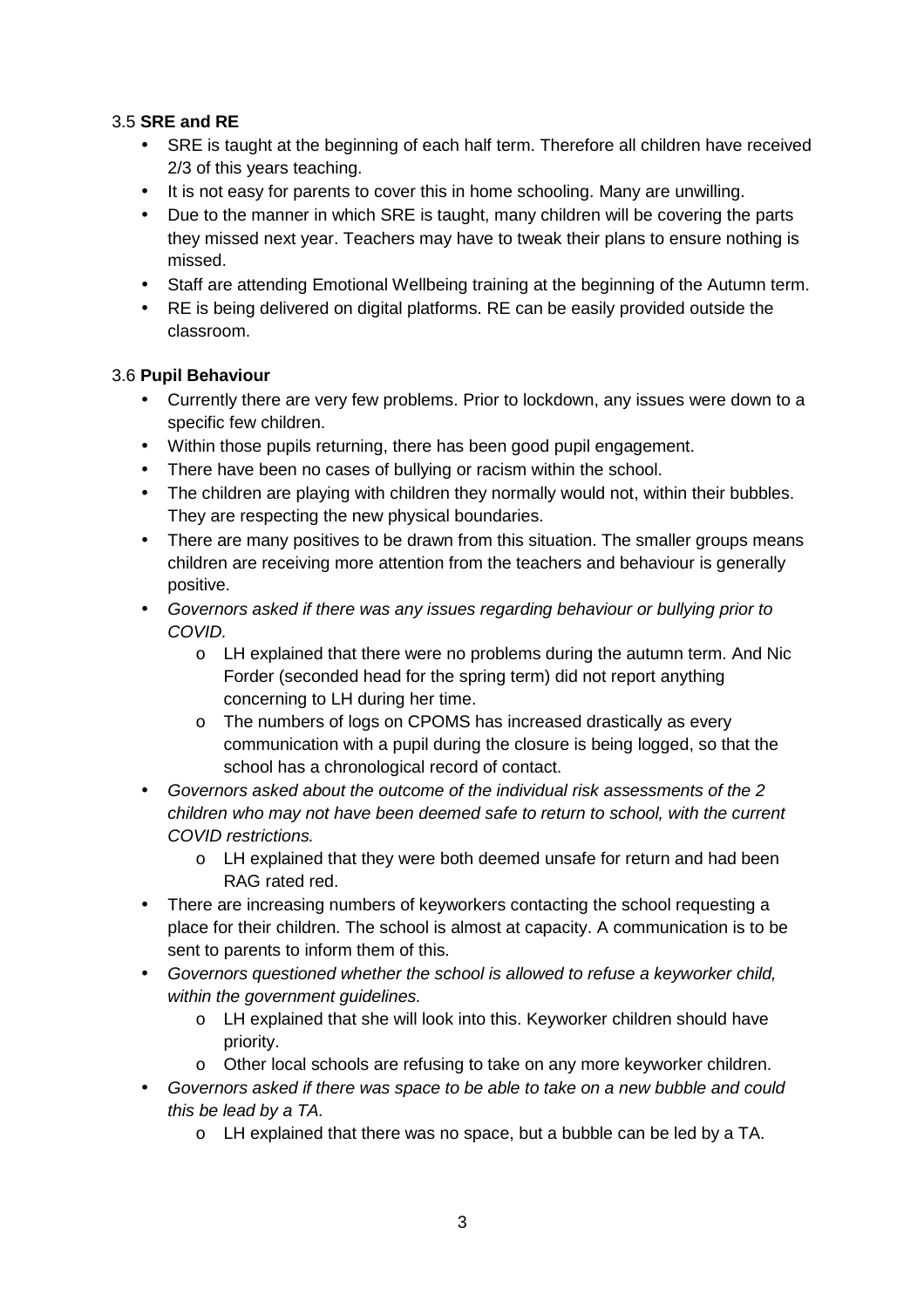• It was discussed that all keyworker children should already have been in school during lockdown. The need for parents to sign a document stating their keyworker status was suggested.

## 3.7 **PSHE**

- This has been renamed RSHE (Relationship and Sexual Health Education).
- Staff have recently completed virtual training. This has raised awareness of pupils mental health. They have planned activities to help them once they return to school.
- Emotional logic training has been booked. This will provide staff with extra tools with which to support pupils.

# **INCLUSION**

## 3.8 **SEND**

- KT's last visit was before the COVID restrictions came into force. The situation is very different now.
- Everything will need reviewing in September.
- The SENDCo's workload has changed, and has increased drastically.
- The SENDCo's extra workload includes: individual risk assessments: recorded telephone and ZOOM conversations; phone calls.
- The SENDCo's extra hours are being paid under COVID expenses.
- KT requested a ZOOM meeting with the SENDCo in order to discuss current problems and offer support.
- KT offered her services as a volunteer from September. She has experience teaching SEND children. She would not be doing this as a governor.

# **ACTION: LH to set up a ZOOM meeting between the SENDCo and KT.**

## 3.9 **Equality Act**

- The school had many assemblies and events planned throughout this term.
- Downs Syndrome Awareness; Black History Month; Martin Luther King; and Deaf Awareness are all subjects that were marked before the COVID situation.
- Staff have been planning various items around equal opportunities and equality. They emphasised the need for the children to discuss these issues and to be able draw their own conclusions.

# **COMMUNITY AND PARENT LINKS**

## 3.10 **Policies**

## 3.10.1 **Complaints Procedure;** 3.10.2 **Unreasonable Complainant**

- There are minor changes to the Complaints Procedure, involving changes to contact details.
- There are no changes to the Unreasonable Complainant Policy.

Proposed by AJ. Seconded by KT. Agreed by ALL.

# **GOVERNANCE**

## 3.11 **For FGB**